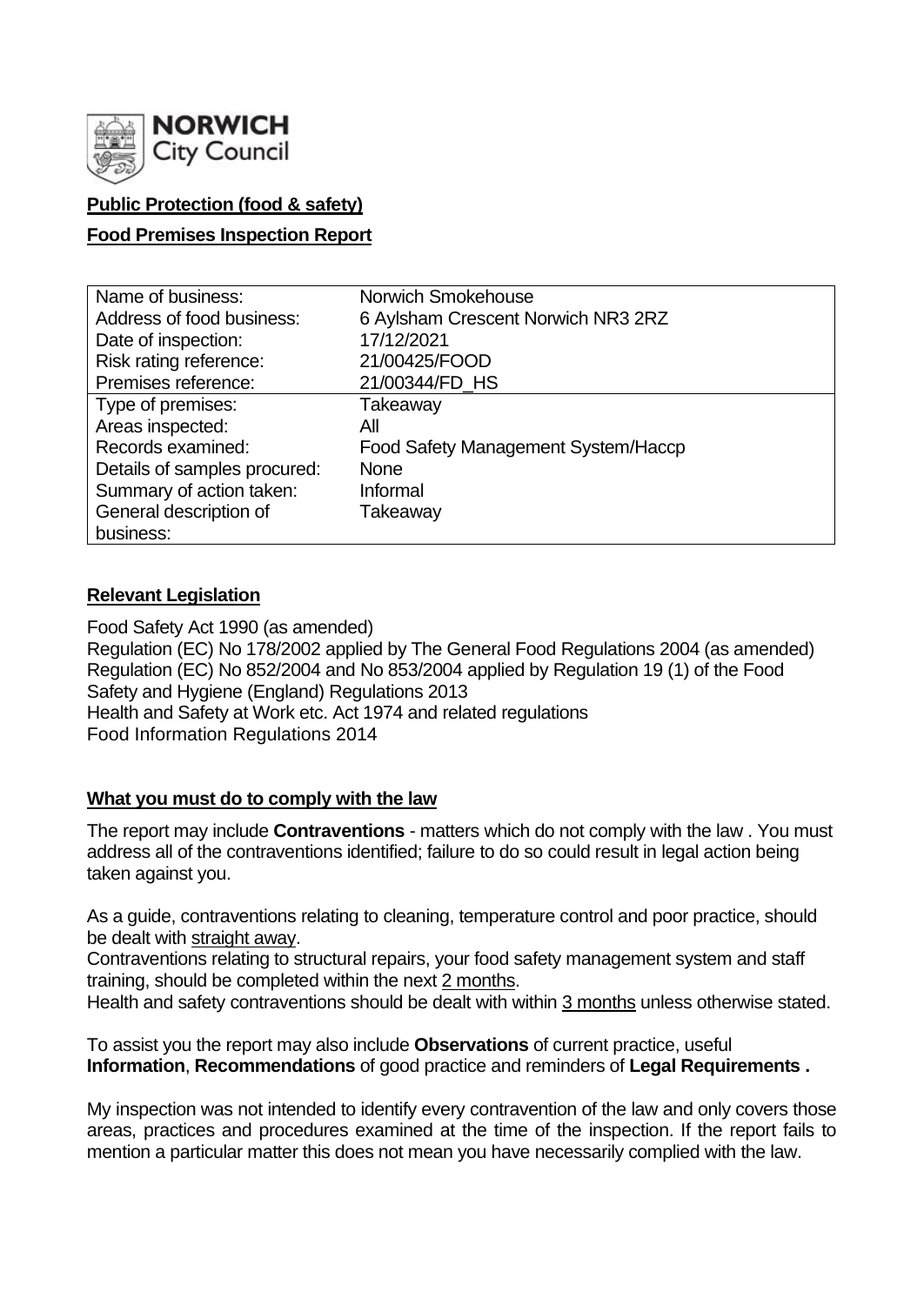# **FOOD SAFETY**

### **How we calculate your Food Hygiene Rating:**

The food safety section is divided into three areas which you are scored against for the hygiene rating:

- 1. Food hygiene and safety procedures
- 2. Structural requirements
- 3. Confidence in management/control procedures

Your Food Hygiene Rating is 5 - a very good standard



## **1. Food Hygiene and Safety**

There are some minor contraventions which require your attention.Your staff are suitably supervised and trained. Your records are appropriate and generally maintained. **(Score 5)**

#### Contamination risks

**Contravention** The following exposed food to the general risk of cross-contamination with bacteria or allergens or its physical contamination with dirt, foreign objects or chemicals:

- Open dry goods
- Staff drink in fridge
- Washed up clean equipment drying on tea towel
- No probe wipes

**Contravention** You had not protected the articles and/or the equipment you use for ready-to-eat food from the contamination risk posed by raw food or its packaging:

• crockery stored on open shelves under worktop where raw food is handled.

**Information** Equipment, utensils, dishes and wrapping materials used for ready-to-eat foods must not to be stored in open storage where there is a risk of contamination (i.e. underneath a worktop where raw foods are prepared).

**Guidance** The FSA (visit www.food.gov.uk for more information) has issued guidance on controlling E.coli 0157 through:

- \* the complete separation of raw and ready-to-eat food
- \* the correct use of wash-hand basins and thorough handwashing

\* having dedicated equipment (including complex equipment) for raw and ready-to-eat foods

\* through 2-stage cleaning and the correct use of sanitisers

\* and by controlling the risks posed by soily vegetables.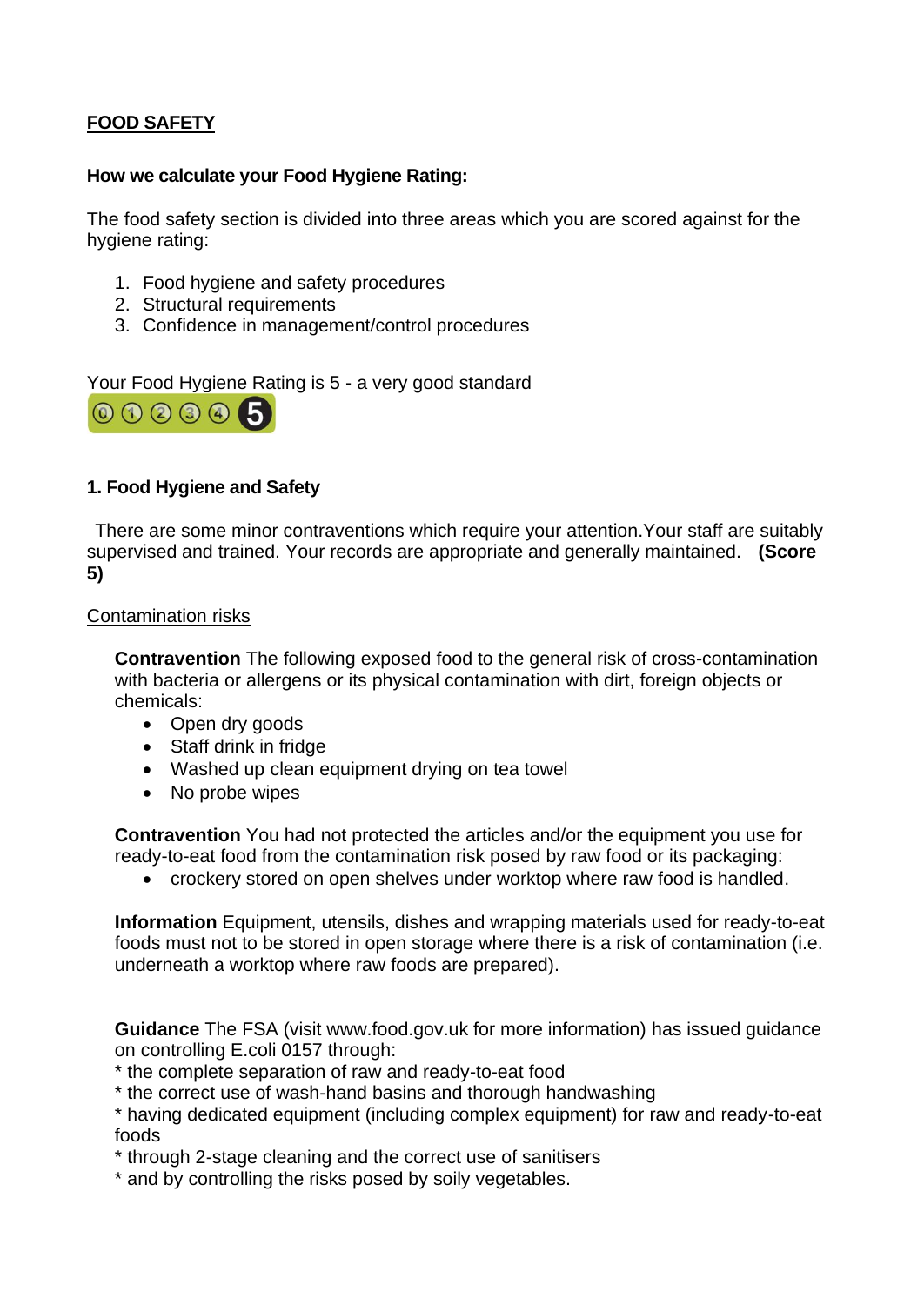**Guidance** Equipment, utensils, dishes and wrapping materials used for RTE foods are not to be stored in open storage (i.e. a storage area that cannot be closed) underneath a worktop where preparation of raw foods is undertaken as this could lead to crosscontamination.

**Recommendation** Provide separate equipment and utensils designated for use with either raw or ready-to-eat foods, which can be easily identified (e.g. colour coded) and stored and washed separately.

Ideally designate a raw meat only handling worktop, and ensure that other ready to eat foods are not handled there.

**Recommendation** Complex equipment (e.g. vacuum packers, slicers, mincers) should be labelled or colour coded so all staff are aware of its designated use for either raw or ready-to-eat foods.

**Observation** I was pleased to see you were able to demonstrate effective controls to prevent cross-contamination.

#### Hand-washing

**Information** Proper hand-washing is essential to prevent cross-contamination of E.coli 0157 and other harmful bacteria onto food and food contact surfaces. Hand washing should include the following steps:

- wet hands before applying soap
- good hand rubbing technique
- rinsing of hands
- hygienic drying

**Information** Hand washing is required:

- \* before handling ready-to-eat food
- \* after touching raw food and its packaging, including unwashed fruit and vegetables
- \* after a break/smoking
- \* after going to the toilet
- \* after cleaning
- \* after removing waste
- \* after blowing your nose

**Recommendation** Provide non-hand operated taps for hand washing e.g. knee operated or motion sensors.

**Recommendation** After washing hands food handlers should turn the taps off using paper towel to prevent them from re contaminating their hands

**Observation** I was pleased to see hand washing was well managed.

#### Personal Hygiene

**Observation** I was pleased to see that standards of personal hygiene were high.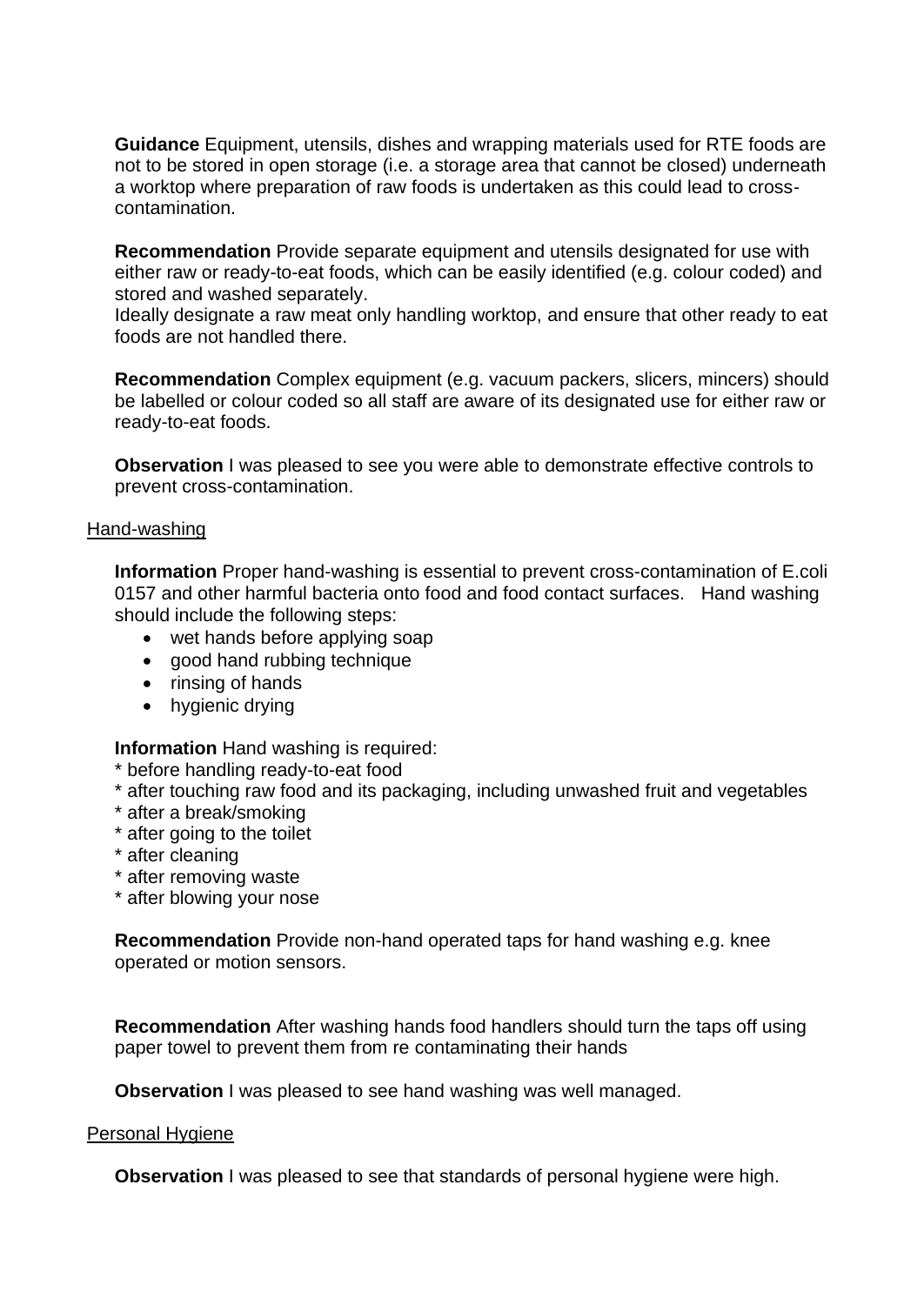## Temperature Control

**Observation** You are maintaining various temperature records for sous vide, fridges and freezers. Sous vide meat is cooked off in the oven**.** You calibrate the probe and record this.

You were aware of, and monitoring food delivery temperatures, cook and hot hold.

You are hoping to install a walk in chiller. This will permit separation of raw and ready to eat foods.

**Recommendation** Use thermometers to monitor fridge and freezer temperatures rather than the digital readout.

Sauces such as ketchup were opened and not in fridge. Please follow manufacturer label instruction for storage.

### Poor Practices

**Contravention** The following matters represented poor practice and if allowed to continue may cause food to become contaminated or lead to its deterioration::

- Two date coding systems were in use, one dating when prepared, the other when to dispose. Ensure one system is used to prevent confusion.
- Ensure you always date when items are defrosted, in line with your systems.
- BBQ sauce, bought online had no English label. You took this up with your supplier whilst I was on site.

# **2. Structure and Cleaning**

The structure facilities and standard of cleaning and maintenance are all of a good standard and only minor repairs and/or improvements are required. Pest control and waste disposal provisions are adequate. The minor contraventions require your attention. **(Score 5)**

### Cleaning of Structure

**Contravention** The following items could not be effectively cleaned and must be covered or made non-absorbent:

- mdf or chipboard shelves
- bare plaster to store /corridor walls

### **Maintenance**

**Observation** I was pleased to see the kitchen had recently been refurbished.

### Pest Control

**Observation** You have a pest control contract in place and there is no evidence of pest activity on the premises.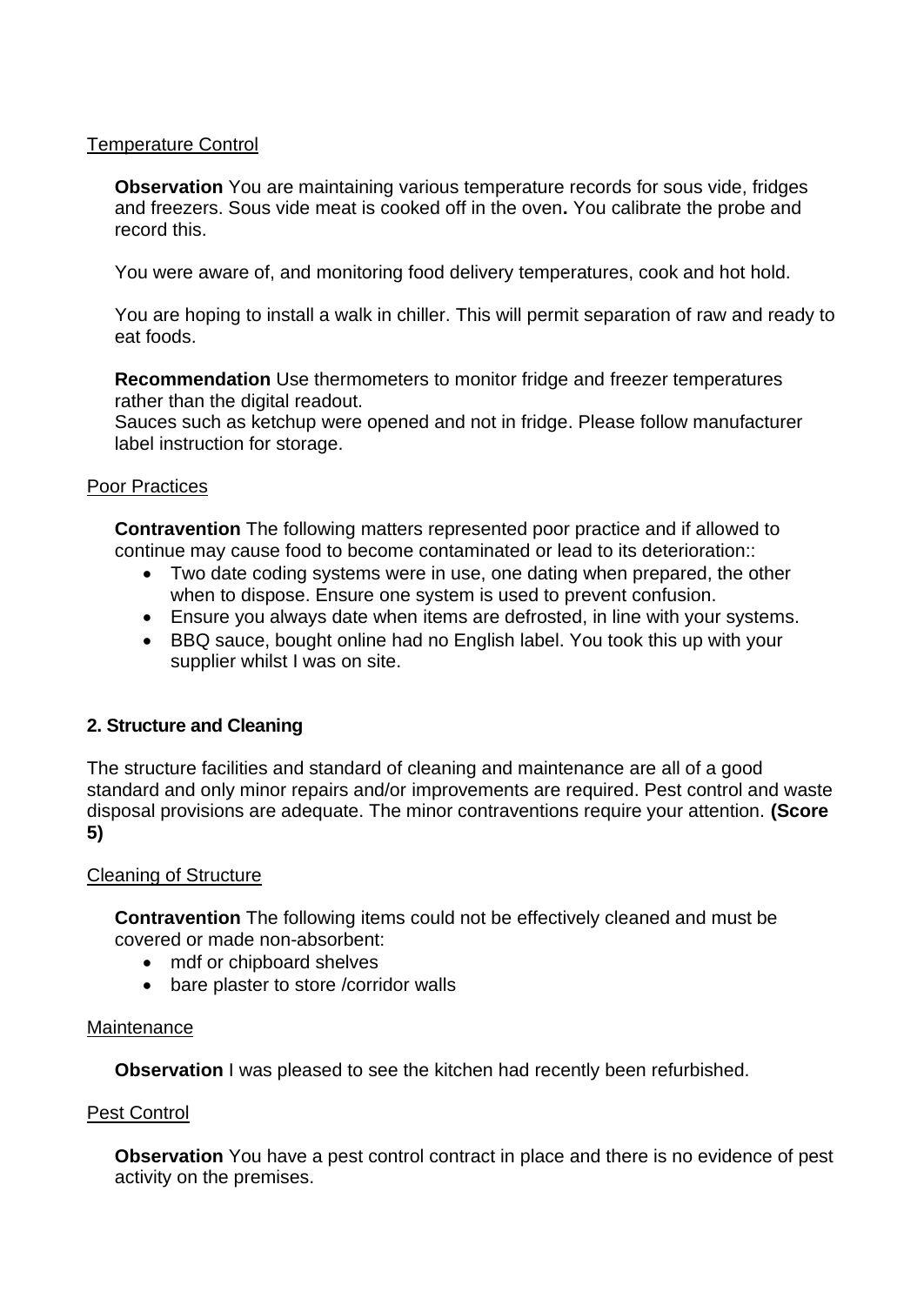#### **3. Confidence in Management**

There are some minor contraventions which require your attention.Your staff are suitably supervised and trained. **(Score 5)**

#### Type of Food Safety Management System Required

**Contravention** The food safety management system you have in place is not suitable given the food risks associated with your business. Implement a bespoke HACCP system covering higher risk activities not covered in simpler systems such as Safer Food Better Business.

#### Food Hazard Identification and Control

**Observation** You were using SFBB, but also showed me a bespoke Haccp, which you completed, and forwarded to me. This covered the activities such as sous vide etc You have several monitoring documents which were generally completed well.

We discussed some amendments to the Haccp such as the time stated for cooling joints, 8-10 hours, being more specific about monitoring using a sanitised probe.

 With specific regard to Sous vide it is a time temperature combination for adequate cooking. Your Haccp referred to 75degrees to achieve when your records show this isn't happening.Please review.

 I also suggest a special sous vide probe be used to probe inside the bag which then reseals.

#### **Traceability**

**Observation** Your records were such that food could easily be traced back to its supplier.

#### Waste Food and other Refuse

**Observation** You had measures in place to dispose of waste food appropriately and were employing the services of an approved waste contractor.

#### **Training**

**Observation** I was pleased to see that food handlers had been trained to an appropriate level and evidence of their training was made available.

**Contravention** Ensure staff all know the sanitiser contact time.

#### Infection Control / Sickness / Exclusion Policy

**Observation** Policies were in place to prevent any infected food handler from contaminating food.